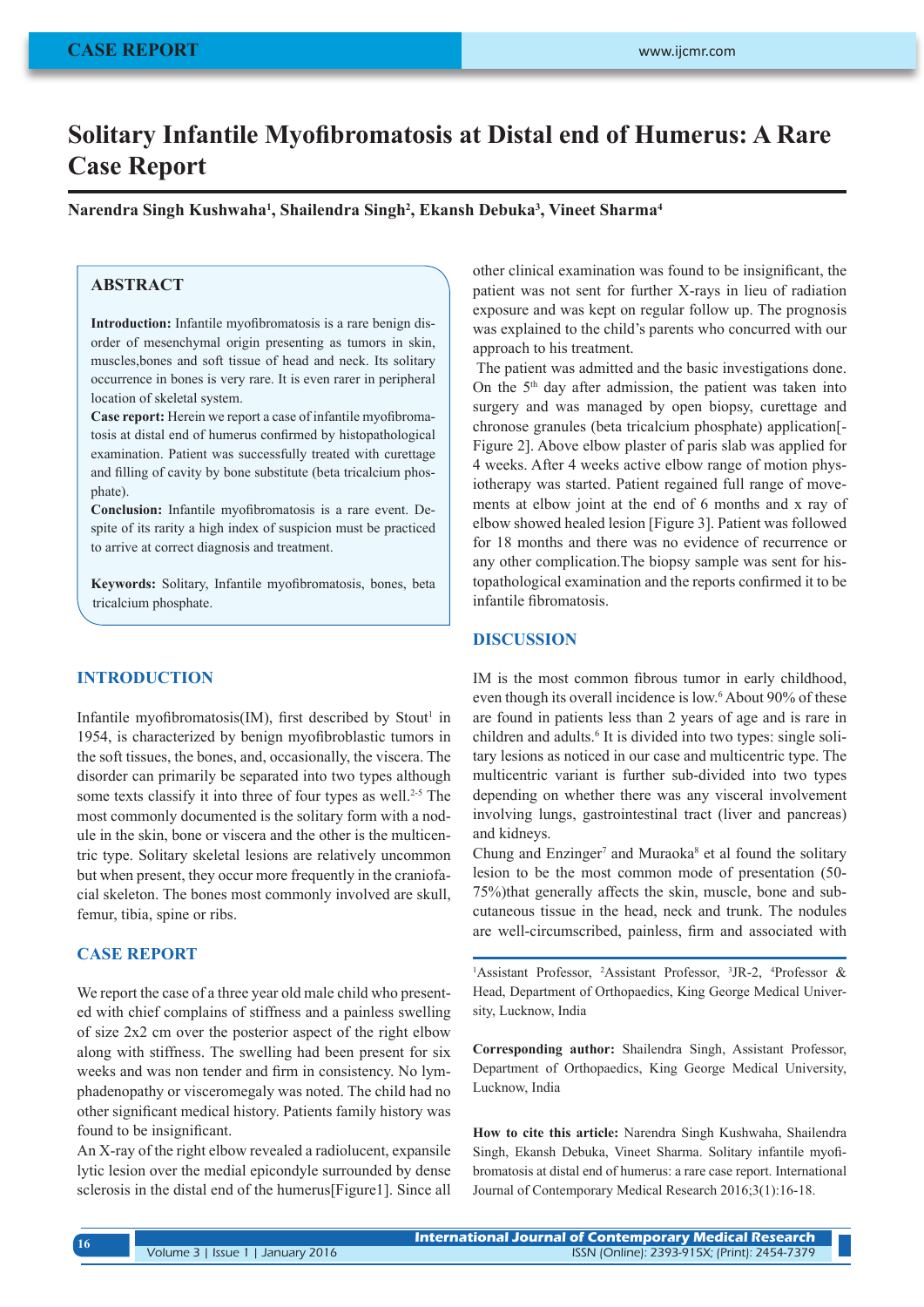

**Figure-1:** X ray of elbow showing a radioluscent, expansile lytic lesion in the medial epicondyle of humerus surrounded by dense sclerosis.



**Figure-2:** Post operative X ray of elbow showing post curretage cavity filled with bone substitute.



**Figure-3:** Six months follow up X ray of elbow showing healed lesion with incorporated bone substitute material.

an initial phase of rapid growth.<sup>9</sup> They are more commonly found in males

Besides the routine blood investigation, the suspicion of infantile myofibromatosis warrants the following investigations in all cases: x-rays of the long bones and skull, chest CT, abdominal and pelvic ultrasound and echogram. These investigations don't confirm the diagnosis but are a play a significant role in ascertaining the extent, progression and the chance of recurrence of the disease. The diagnosis is confirmed by biopsy as in our case. On histopathological examination, it is found to have ovoid to spindle-shaped collagen-forming cells showing immunohistochemical and electronic characteristics intermediate between fibroblasts and smooth muscle cells.

The patients with solitary lesions are usually treated conservatively unless it causes symptoms as it had in our patient. In such cases, an operative intervention can be planned as was done for our patient by open biopsy, curettage of the lesion and chornose granules application to fill the defect. If managed conservatively, regular follow ups are essential to monitor the progression.The multicentric variant has a poorer prognosis with the mortality of over 70% in patients with visceral involvement.

Treatment for the solitary form is expectant with clinical and imaging follow-up due to the possibility of spontaneous regression. The multicentric form requires a surgical approach. Surgical treatment is also considered appropriate when the tumor causes clinical compromise as happened with our patient who had respiratory failure due to tumor growth in the upper airway. The generalized variant of IM has a poor prognosis and use of CT may be considered. After conservative treatment (periodic evaluation to determine spontaneous regression) or surgical treatment, follow-up of these patients must be done because of the possibility of recurrence. This usually is  $\sim$ 5% for the solitary form. There is also the possibility of recurrence in the case of incomplete and inappropriate curettage or even after excision. Prognosis depends on mode of presentation. It is usually benign with spontaneous regression during a total period of 1-2 years for the solitary variant and also for the multifocal variant without visceral involvement. The multicentric form with GI, cardiac or pulmonary compromise may have a mortality rate of up to 73%.14

## **CONCLUSION**

Infantile myofibromatosis is a rare myofibroblastic tumor usually seen in axial skeletal. Its solitary presentation in bone is even more rarer. Though rare it nevertheless warrants greater emphasis than it receives in literature. High index of suspicion should be practiced for correct diagnosis and treatment.

#### **REFERENCES**

- 1. Stout AP. Juvenile fibromatosis.Cancer 1954;7:953–978
- 2. Kaufman SL, Stout AP. Congenital mesenchymal tumors.Cancer 1965;18:460–476
- 3. Morettin LB, Mueller E, Schreiber M. Generalized hamartomatosis:congenital generalized fibromatosis. AJR Am J Roentgenol 1972;114:722–734
- 4. Rosenberg HS, Stenback WA, Spjut HJ. The fibromatoses of infancy and childhood.Perspect Pediatr Pathol 1978;4:269–343
- 5. Bolano LE, Yngve DA, Altshuler G. Solitary fibromatosis of bone: a rare variant of congenital generalized fibromatosis. Clin Orthop1991;263:238–241